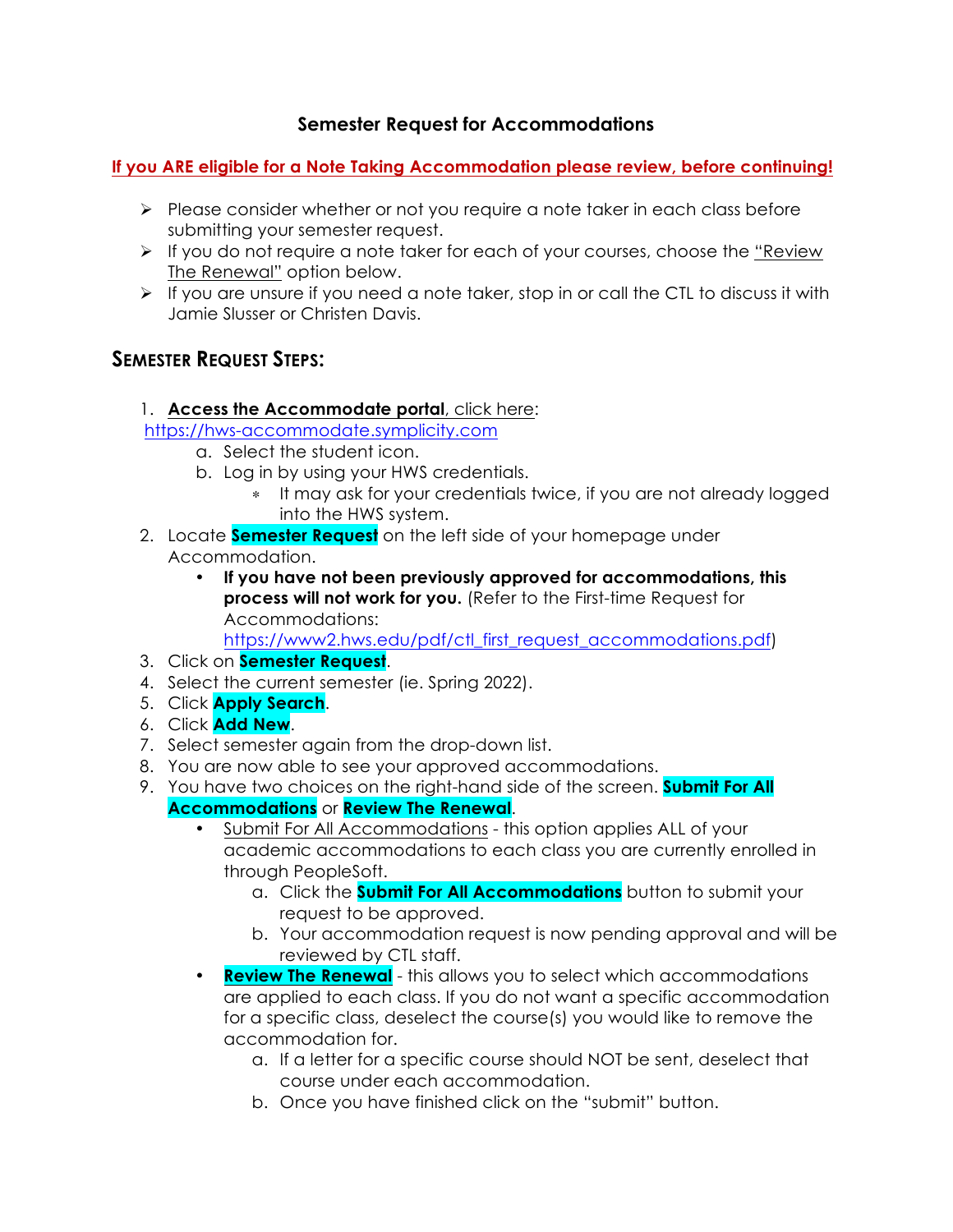- c. Your accommodation request is now pending approval and will be reviewed by CTL staff.
- 10. If you see this error after submitting, "You do not have any accommodations that are eligible to renew." This means that you have already submitted your semester request for the current semester. To see your current semester request, go back to the main semester request screen. If you have any questions about completing the semester request please contact us at ctl@hws.edu.
- 11. Once the request has been approved, a letter will be generated and sent to you and your faculty via email.
- 12. If there is an issue with your request, we will contact you ASAP.
- 13. As always, if you need to add a new accommodation make an appointment to see Christen Davis ASAP,

https://www.hws.edu/academics/ctl/disability\_services.aspx.

- 14. Please note, it may take up to 3 business days to process your request.
- 15. If you add a new class after submitting your "Semester Request," you will need to submit a new request in order for a letter to be sent to your new faculty.
- 16. If you have any questions or concerns please contact Disability Services at ctl@hws.edu or (315) 781-3351.

#### **TESTING ACCOMMODATION:**

- $\rightarrow$  Once your semester request, for this accommodation, has been approved by our office, **Testing Room** will become available on the left side of your *Accommodate* home screen. https://hws-accommodate.symplicity.com/
- à Instructions for requesting Testing Accommodation(s) at the CTL, through **Testing Room** in *Accommodate* are available here: https://www2.hws.edu/pdf/ctl\_request\_test.pdf

## **NOTE TAKING ACCOMMODATION:**

- $\rightarrow$  Please consider whether or not you require a note taker in each class before choosing the **Submit For All Accommodations** option outlined below.
- $\rightarrow$  If you do not require a note taker for each of your courses, choose the **Review The Renewal** option below.
- $\rightarrow$  Deselect the **Peer Note Taker** accommodation under the class(es) you do not require a peer note taker for.
- $\rightarrow$  Once your semester request, for this accommodation has been approved, the "Note Taker- Network" will become available on the left side of your *Accommodate* home screen.
- $\rightarrow$  Instructions for Accessing Notes on Accommodate are available here: https://www2.hws.edu/pdf/ctl\_receiving\_peer\_notes.pdf

## **ALTERNATIVE FORMAT TEXT REQUEST:**

- $\rightarrow$  Once your semester request, for this accommodation, has been approved by our office, **Alternative Format** will become available on the left side of your *Accommodate* home screen, under the "Accommodation" heading.
- $\rightarrow$  Instructions for requesting **Alternative Format Accommodation(s)** are available here: https://www2.hws.edu/pdf/ctl\_requesting\_alt\_format.pdf